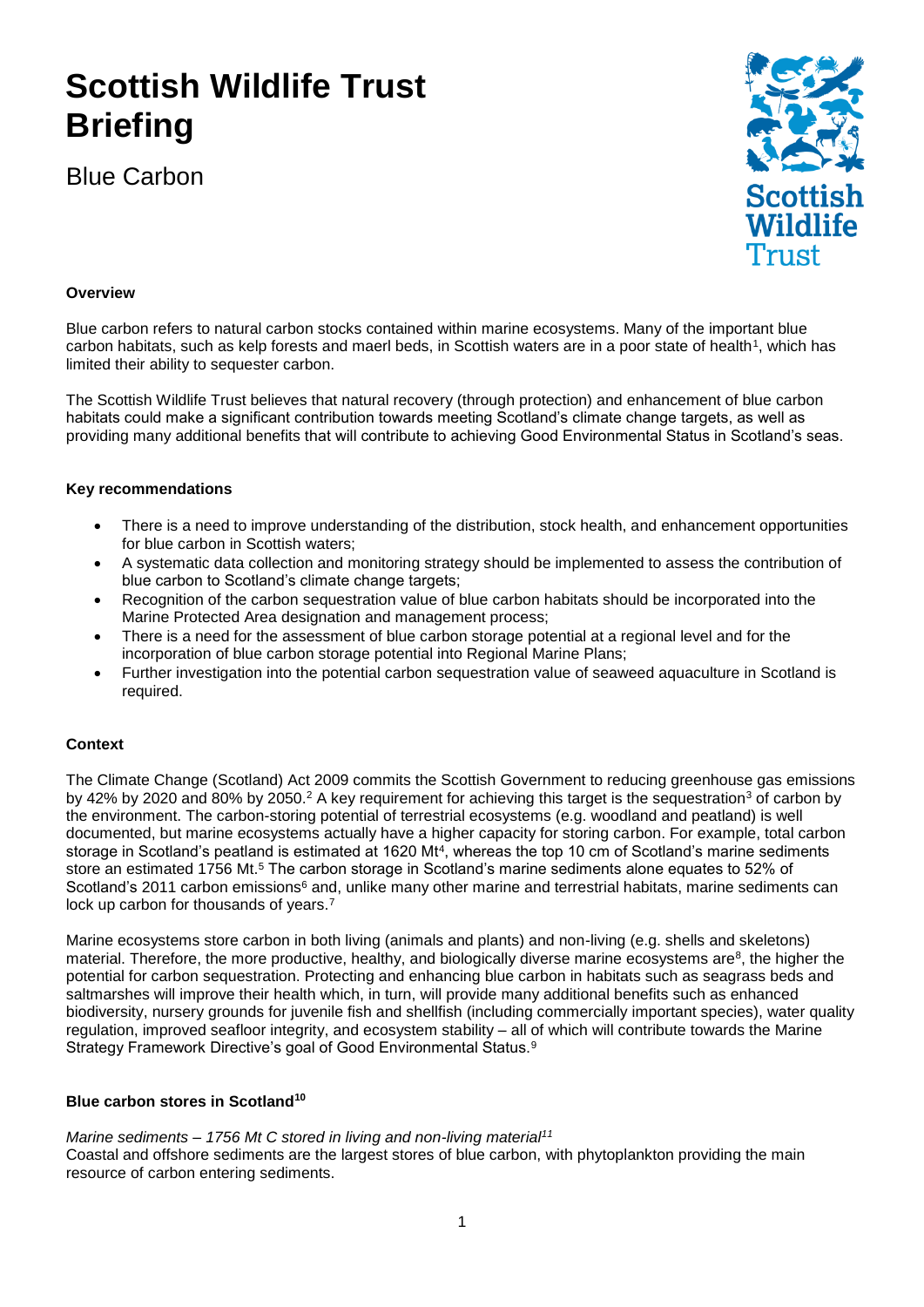## *Saltmarsh – sequestration rate<sup>12</sup> of 14,000 t C yr -1*

Currently Scotland has approximately 15% of UK saltmarshes, which cover approximately 3% of the Scottish coastline.

## *Seagrass beds – sequestration rate of 1000 t C yr -1*

The true extent of seagrass habitat in Scotland is unknown. There are 355 recorded sites, making the concentration of seagrass beds around the Scottish coastline high compared to the rest of Western Europe.<sup>13</sup>

## *Kelp forests – sequestration rate of 1,732,000 t C yr -1*

Knowledge of the distribution and size of kelp forests around Scotland is limited. The carbon storage capacity of kelp is short-term, due to a high turnover rate. Therefore, carbon storage capacity is directly related to standing crop size and health – the larger and healthier the standing crop, the higher the carbon storage capacity.

## *Maerl beds – 440,000 t C stored in living and non-living material*

Maerl beds provide a long-term standing stock of carbon that, in some areas of Scotland, date back 11,000 years.<sup>14</sup> Records of maerl bed presence is improving<sup>15</sup>, but data on the distribution around Scotland's coastal waters is still limited. Although maerl beds can be long-lived, the coralline algae that form them are incredibly slow growing and any damage done (e.g. bottom trawling) releases stored carbon and will take decades to recover.<sup>16</sup>

## *Biogenic reefs – 142,000 t C stored in non-living material*

These solid structures are formed by accumulations of organisms that build calcium carbonate tubes or shells. Biogenic reefs in Scottish waters include cold-water corals, horse and blue mussel beds and flame shell beds.

## **Threats to Scotland's blue carbon stocks**

Scotland has a wealth of blue carbon contained within its marine ecosystems. There is considerable potential for increasing carbon sequestration, which would contribute significantly to reducing Scotland's net carbon emissions. However, the threats to these valuable carbon stocks are significant and without appropriate, sustainable management, their long-term potential to remove and store atmospheric carbon will not be realised. There are four key threats:

### *Physical disturbance*

Physical disturbance is the principle threat to blue carbon ecosystems and occurs as a direct result of human activity and natural weather events. For example, biogenic reefs and maerl beds are vulnerable to human activities, such as those involving bottom-trawl fishing gear, while saltmarshes and kelp forests are susceptible to damage from storms.

### *Increased turbidity*

Marine plants, such as seagrass beds and kelp forests, are found in shallow, clear coastal water as they require sunlight for photosynthesis. Increased water turbidity resulting from increases in land run-off, pollution, and coastal erosion reduces the amount of sunlight reaching the sea floor and, subsequently, the ability of marine plants to photosynthesise.

### *Coastal erosion/development*

Coastal ecosystems, such as saltmarshes and seagrass beds, face pressures from coastal developments and flood protection schemes, which encroach into areas where these habitats occur and also restrict their ability to expand and adapt to changing environmental conditions.

### *Climate change – immediate and long term damage*

The predicted environmental impacts from climate change, such as rising sea surface temperatures, rising sea levels, ocean acidification, and increasingly powerful and frequent storm events will all have direct impacts on blue carbon habitats. Changes to the physical environment can compromise carbon sequestration rates (e.g. as a result of increased acidity levels), increase physical disturbance events that release carbon, cause geographical shifts in species distribution (e.g. as a result of increased temperature), and alter nutrient availability.

# **Protecting and enhancing Scotland's blue carbon asset**

### *Data collection and improved knowledge*

Knowledge of blue carbon habitats and their role in carbon sequestration is improving but requires further research. The full extent of Scotland's blue carbon ecosystems stock is still unknown, making it impossible to calculate its carbon storage potential accurately. To fully realise the value of this natural capital asset, we need a better